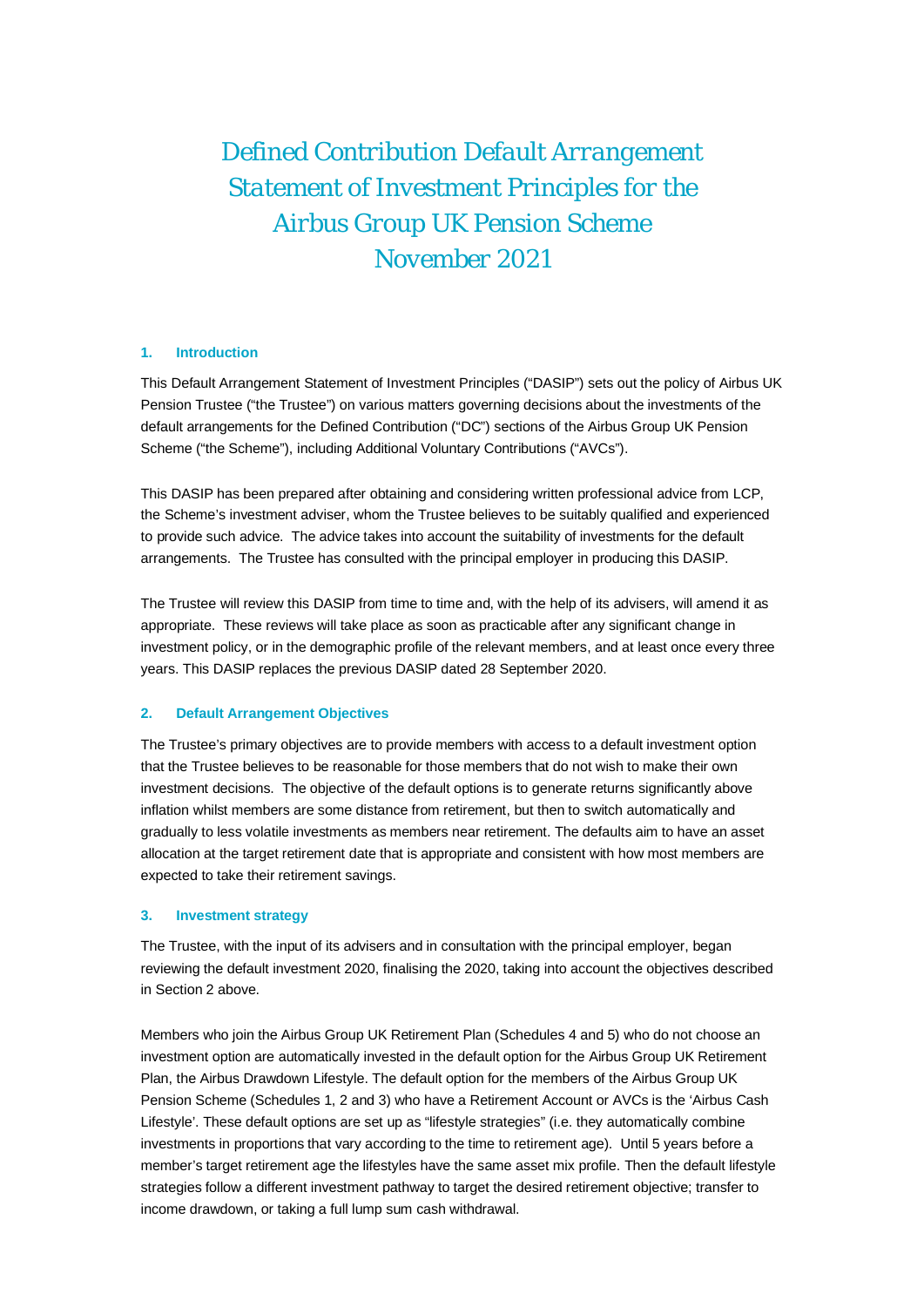# **3.1 Retirement Accounts/AVCs**

Page 2 of 7 The Airbus Cash Lifestyle is the default option for members of Schedule 1 (Retirement Accounts) and Schedules 1, 2 and 3 (AVCs). It is set out in the table below:

| <b>Years to</b><br>retirement | <b>Airbus</b><br><b>Pension</b><br><b>Scheme</b><br>Global<br><b>Equity</b><br>Fund % | L&G<br><b>Diversified</b><br>Fund % | L&G AAA-<br>AA-A<br>Corporate<br><b>Bond Over</b><br>15 Year<br>Index $%$ | <b>Airbus</b><br><b>Pension</b><br><b>Scheme</b><br><b>Short</b><br><b>Dated</b><br><b>Credit Fund</b><br>% | <b>L&amp;G Cash</b><br>Fund % |
|-------------------------------|---------------------------------------------------------------------------------------|-------------------------------------|---------------------------------------------------------------------------|-------------------------------------------------------------------------------------------------------------|-------------------------------|
| $16+$                         | 100.0                                                                                 | 0.0                                 | 0.0                                                                       | 0.0                                                                                                         | 0.0                           |
| 15                            | 100.0                                                                                 | 0.0                                 | 0.0                                                                       | 0.0                                                                                                         | 0.0                           |
| 14                            | 96.0                                                                                  | 2.0                                 | 2.0                                                                       | 0.0                                                                                                         | 0.0                           |
| 13                            | 92.0                                                                                  | 4.0                                 | 4.0                                                                       | 0.0                                                                                                         | 0.0                           |
| 12                            | 88.0                                                                                  | 6.0                                 | 6.0                                                                       | 0.0                                                                                                         | 0.0                           |
| 11                            | 84.0                                                                                  | 8.0                                 | 8.0                                                                       | 0.0                                                                                                         | 0.0                           |
| 10                            | 80.0                                                                                  | 10.0                                | 10.0                                                                      | 0.0                                                                                                         | 0.0                           |
| 9                             | 76.0                                                                                  | 12.0                                | 12.0                                                                      | 0.0                                                                                                         | 0.0                           |
| 8                             | 72.0                                                                                  | 14.0                                | 14.0                                                                      | 0.0                                                                                                         | 0.0                           |
| $\overline{7}$                | 68.0                                                                                  | 16.0                                | 16.0                                                                      | 0.0                                                                                                         | 0.0                           |
| 6                             | 64.0                                                                                  | 18.0                                | 18.0                                                                      | 0.0                                                                                                         | 0.0                           |
| 5                             | 60.0                                                                                  | 20.0                                | 20.0                                                                      | 0.0                                                                                                         | 0.0                           |
| 4                             | 48.0                                                                                  | 16.0                                | 16.0                                                                      | 10.0                                                                                                        | 10.0                          |
| 3                             | 36.0                                                                                  | 12.0                                | 12.0                                                                      | 20.0                                                                                                        | 20.0                          |
| $\mathbf 2$                   | 24.0                                                                                  | 8.0                                 | 8.0                                                                       | 30.0                                                                                                        | 30.0                          |
| $\mathbf{1}$                  | 12.0                                                                                  | 4.0                                 | 4.0                                                                       | 40.0                                                                                                        | 40.0                          |
| 0                             | 0.0                                                                                   | 0.0                                 | 0.0                                                                       | 50.0                                                                                                        | 50.0                          |

Members of Schedule 1 of the Scheme receive employer contributions to provide additional money purchase benefits, known as Retirement Accounts. The Scheme also provides a facility for members of Schedules 1, 2 and 3 to pay Additional Voluntary Contributions ("AVCs") into the Scheme in order to provide additional benefits on a money purchase basis.

The default options offered to these sections were designed to be in the best interests of the majority of the members based on the demographics of each Section of the Scheme's membership. The default option (the Airbus Cash Lifestyle) targets cash withdrawal at retirement, since the Trustee believes that most members will wish to take their benefits in this form. Therefore, in the initial growth phase the default option is invested to target a return significantly above inflation, and then in the 15 years before retirement, it switches gradually into less risky assets, with the asset allocation at retirement being designed to be appropriate for members taking cash withdrawal.

To help manage the volatility that members' assets experience in the growth phase of the default strategy, the Trustee has included an allocation to a "diversified growth fund", which over the long term is expected to generate returns lower than those of equities but with lower volatility than equities.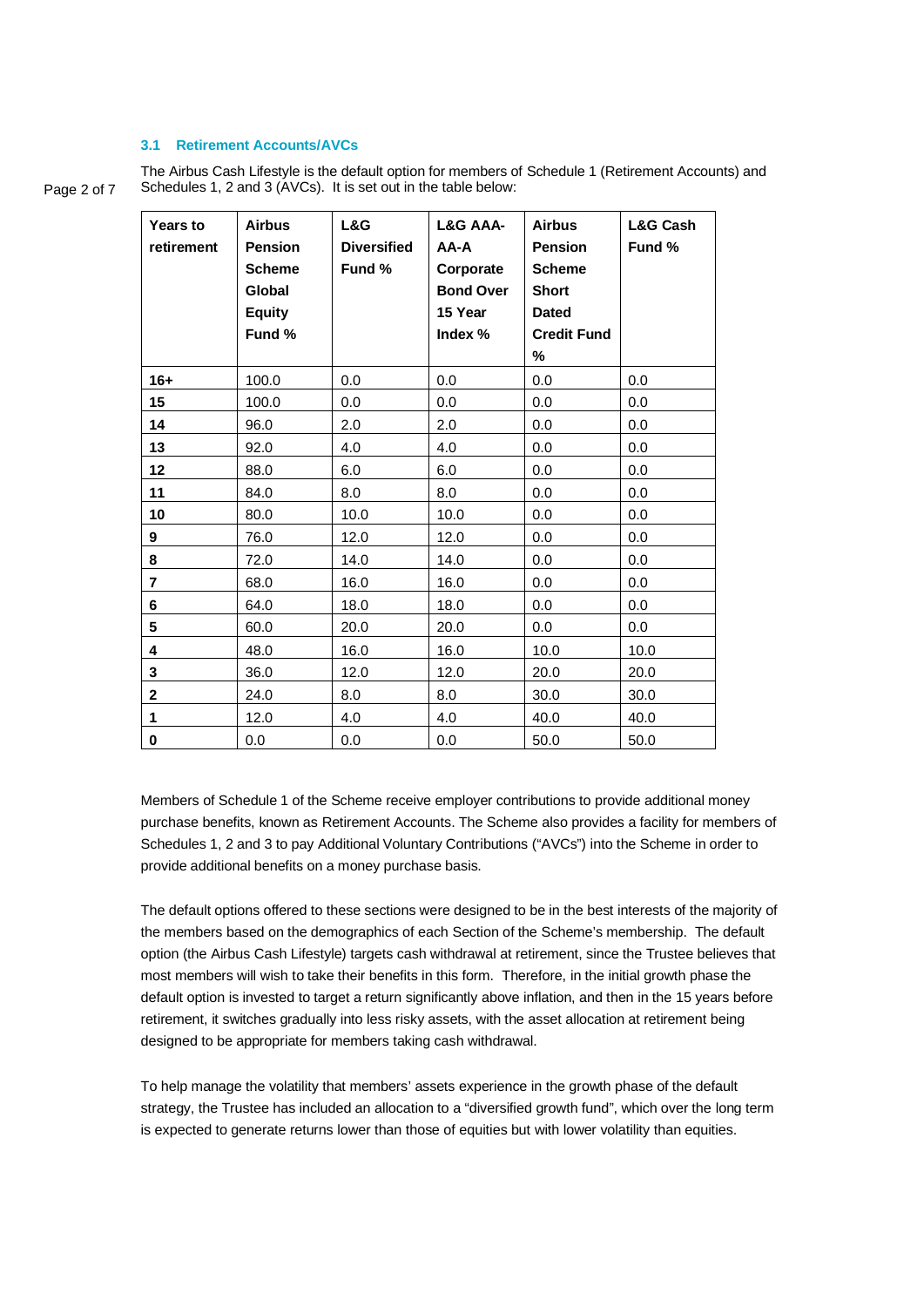### **3.2 Schedules 4 and 5 (Airbus Group UK Retirement Plan)**

Page 3 of 7

The default lifestyle strategy (Airbus Drawdown Lifestyle) for those Schedule 4 and Schedule 5 members who do not wish to make their own choices is set out in the table below:

| Years to<br>retirement | <b>Airbus</b><br><b>Pension</b><br><b>Scheme</b><br><b>Global Equity</b><br>Fund % | L&G<br><b>Diversified</b><br>Fund % | L&G AAA-AA-<br>A Corporate<br>Bond Over 15<br>Year Index % | <b>Airbus</b><br><b>Pension</b><br><b>Scheme Short</b><br><b>Dated Credit</b><br>Fund % |
|------------------------|------------------------------------------------------------------------------------|-------------------------------------|------------------------------------------------------------|-----------------------------------------------------------------------------------------|
| $16+$                  | 100.0                                                                              | 0.0                                 | 0.0                                                        | 0.0                                                                                     |
| 15                     | 100.0                                                                              | 0.0                                 | 0.0                                                        | 0.0                                                                                     |
| 14                     | 96.0                                                                               | 2.0                                 | 2.0                                                        | 0.0                                                                                     |
| 13                     | 92.0                                                                               | 4.0                                 | 4.0                                                        | 0.0                                                                                     |
| 12                     | 88.0                                                                               | 6.0                                 | 6.0                                                        | 0.0                                                                                     |
| 11                     | 84.0                                                                               | 8.0                                 | 8.0                                                        | 0.0                                                                                     |
| 10                     | 80.0                                                                               | 10.0                                | 10.0                                                       | 0.0                                                                                     |
| 9                      | 76.0                                                                               | 12.0                                | 12.0                                                       | 0.0                                                                                     |
| 8                      | 72.0                                                                               | 14.0                                | 14.0                                                       | 0.0                                                                                     |
| $\overline{7}$         | 68.0                                                                               | 16.0                                | 16.0                                                       | 0.0                                                                                     |
| 6                      | 64.0                                                                               | 18.0                                | 18.0                                                       | 0.0                                                                                     |
| 5                      | 60.0                                                                               | 20.0                                | 20.0                                                       | 0.0                                                                                     |
| 4                      | 55.0                                                                               | 20.0                                | 20.0                                                       | 5.0                                                                                     |
| 3                      | 50.0                                                                               | 20.0                                | 20.0                                                       | 10.0                                                                                    |
| 2                      | 45.0                                                                               | 20.0                                | 20.0                                                       | 15.0                                                                                    |
| 1                      | 40.0                                                                               | 20.0                                | 20.0                                                       | 20.0                                                                                    |
| 0                      | 35.0                                                                               | 20.0                                | 20.0                                                       | 25.0                                                                                    |

Schedules 4 and 5, known as the Airbus Group UK Retirement Plan, provides solely money purchase benefits.

The default options offered to these sections were designed to be in the best interests of the majority of the members based on the demographics of each section of the Scheme's membership. The default option targets drawdown at retirement, since the Trustee believes that most members will wish to take their benefits in this form. Therefore, in the initial growth phase the default option is invested to target a return significantly above inflation, and then in the 15 years before retirement, it switches gradually into less risky assets, with the asset allocation at retirement being designed to be appropriate for members taking drawdown.

The Trustee will review the strategy used for the default option and the other investment options at least every three years and as soon as practicable after any significant change in investment policy, or the demographic profile of relevant members. The Trustee will also monitor the relevant members' behaviour to check whether assumptions made about how members will access their benefits are borne out in practice.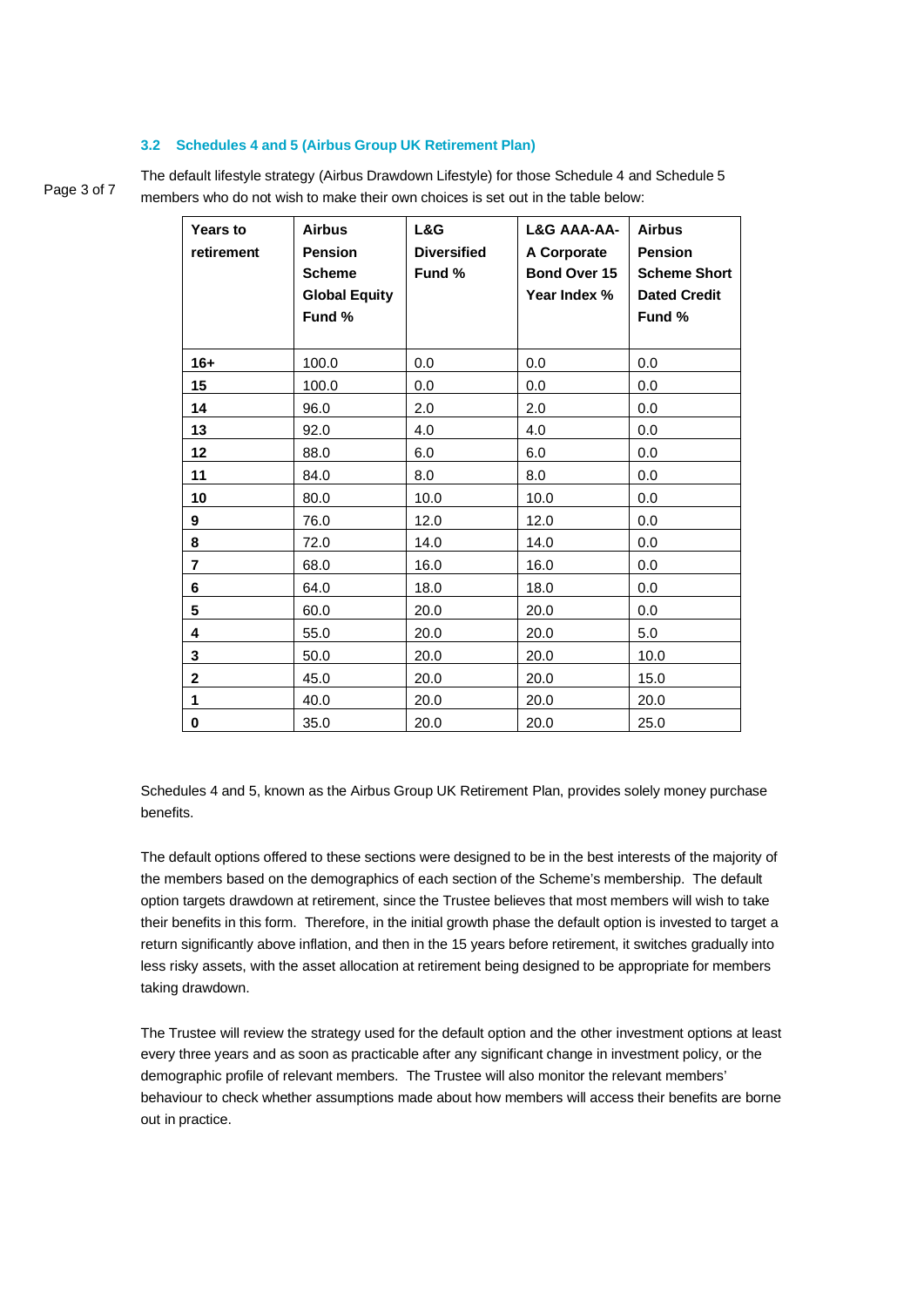## **4. Considerations made in determining the default investment arrangements**

Page 4 of 7

When deciding how to invest the Scheme's assets, the Trustee considers a number of risks as set out in Appendix 2 of the main DC SIP. Some of these risks are more quantifiable than others, but the Trustee has tried to allow for the relative importance and magnitude of each risk.

In determining the default investment arrangements the Trustee also took into account:

- the overall best interests of members and beneficiaries;
- the profile of the membership and what this was likely to mean for the choices members might make upon reaching retirement;
- the risks, rewards and suitability of a number of possible asset classes and lifestyle strategies and whether the return expected for taking any given investment risk is considered sufficient given the risk being taken;
- the need for appropriate diversification within the default strategies to ensure that, for each such option, both the overall level of investment risk and the balance of individual asset risks are appropriate;
- the need for appropriate diversification between and, where appropriate, within the other investment options offered to members.

The Trustee also considers any other factors which it believes to be financially material over the applicable time horizons to the accumulation of the DC Sections' benefits, including environmental, social and governance ("ESG") factors and the risks and opportunities relating to the transition to a low carbon economy.

The Trustee's key investment beliefs, which influenced the setting of the investment arrangements, are as follows:

- asset allocation is the primary driver of long-term returns;
- costs may have a significant impact on long-term performance and therefore obtaining value for money from the investments is important;
- investment managers who can consistently spot and profitably exploit market opportunities are difficult to identify, and therefore passive management is usually better value;
- risk-taking is necessary to achieve return, but not all risks are rewarded. Equity, credit, and illiquidity are the primary rewarded risks. Risks that do not have an expected reward should generally be avoided, hedged, or diversified;
- ESG factors should be considered when making investment decisions, as managers may be able to improve risk-adjusted returns by doing this; and
- climate change is a financially material systemic issue that presents risks and opportunities for the DC Section over the short, medium and long term.

#### **5. Implementation of the investment arrangements**

Before investing in any manner, the Trustee obtains and considers proper written advice from its investment adviser on the question of whether the investment is satisfactory, having regard to the need for suitable and appropriately diversified investments.

Details of the investment managers, their objectives, investment guidelines, and custody arrangements are set out in Appendix 3 of the main DC SIP.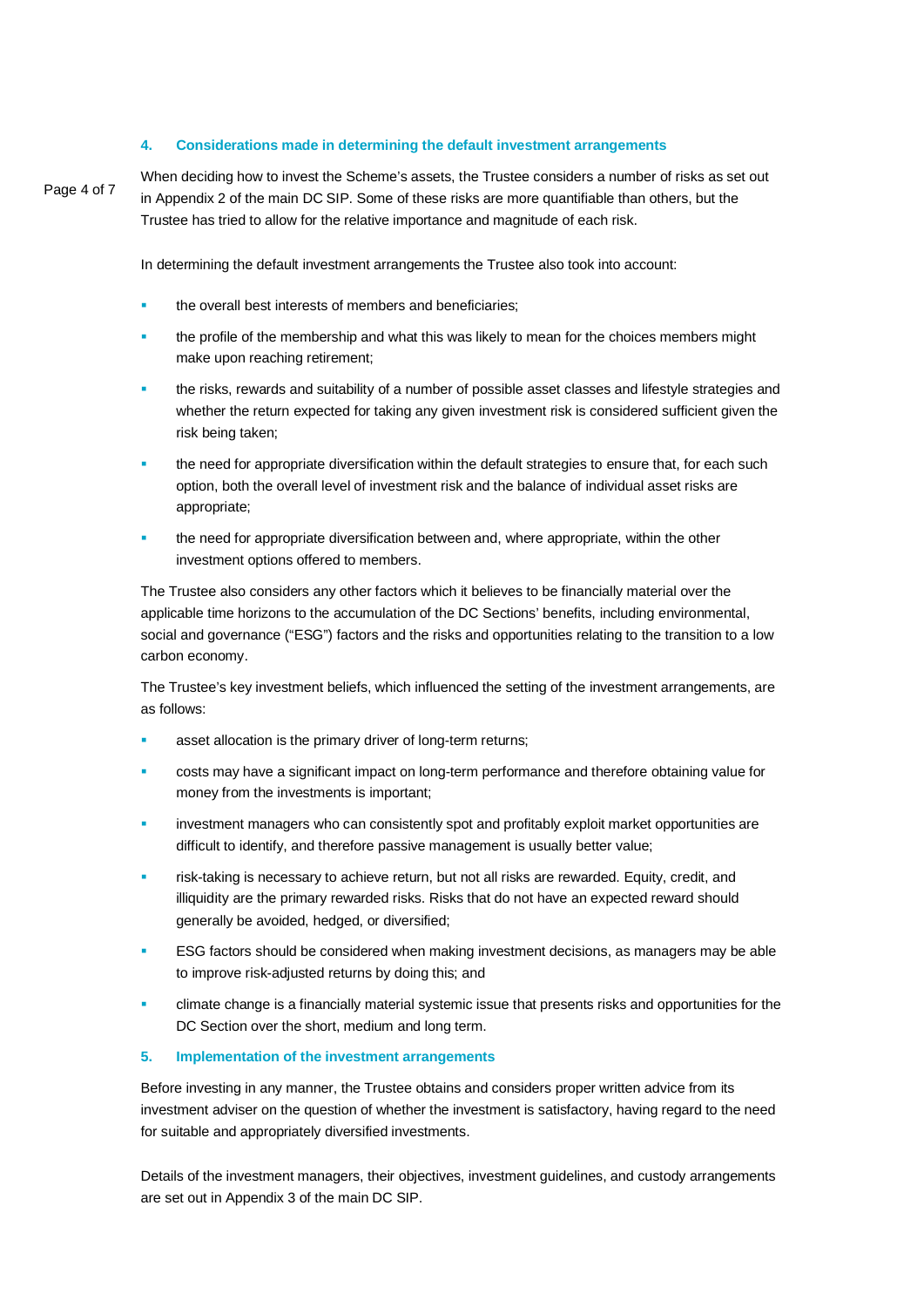The Trustee has entered into a contract with a platform provider, who makes available the default arrangements to members. There is no direct relationship between the Scheme and the underlying investment managers of the DC investment funds.

Page 5 of 7

The Trustee and investment managers to whom discretion has been delegated exercise their powers to giving effect to the principles in this Statement of Investment Principles, so far as is reasonably practicable.

The Trustee has limited influence over managers' investment practices because all the Scheme's assets are held in pooled funds, but it encourages its managers to improve their practices where appropriate within the parameters of the fund they are managing.

The Trustee's view is that the fees paid to the investment managers, and the possibility of their mandate being terminated, ensure they are incentivised to provide a high quality service that meets the stated objectives, guidelines and restrictions of the fund. However, in practice managers cannot fully align their strategy and decisions to the (potentially conflicting) policies of all their pooled fund investors in relation to strategy, long-term performance of debt/equity issuers, engagement and portfolio turnover.

It is the Trustee's responsibility to ensure that the managers' investment approaches are consistent with its policies before any new appointment, and to monitor and to consider terminating any existing arrangements that appear to be investing contrary to those policies. The Trustee expects investment managers, where appropriate, to make decisions based on assessments of the longer term financial and non-financial performance of debt/equity issuers, and to engage with issuers to improve their performance. It assesses this when selecting and monitoring managers.

The Trustee evaluates investment manager performance by considering performance over both shorter and longer-term periods as available. The duration of a manager's appointment will depend on strategic considerations and the outlook for future performance. Generally, the Trustee would be unlikely to terminate a mandate on short-term performance grounds alone.

The Trustee's policy is to evaluate each of its investment managers by reference to the manager's individual performance as well as the role it plays in helping the Scheme meet its overall long-term objectives, taking account of risk, the need for diversification and liquidity. Each manager's remuneration, and the value for money it provides, is assessed in light of these considerations.

The Trustee recognises that portfolio turnover and associated transaction costs are a necessary part of investment management. Since the impact of portfolio turnover costs is reflected in performance figures provided by the investment managers, the Trustee does not explicitly monitor portfolio turnover. The Trustee expects its investment consultant to incorporate portfolio turnover and resulting transaction costs as appropriate in its advice on the Scheme's investment mandates.

## **6. Realisation of investments**

The investment managers have discretion over the timing of realisation of investments of the Scheme and in considerations relating to the liquidity of investments. The Trustee's policy is to invest in funds that offer daily dealing to enable members to readily realise and change their investments.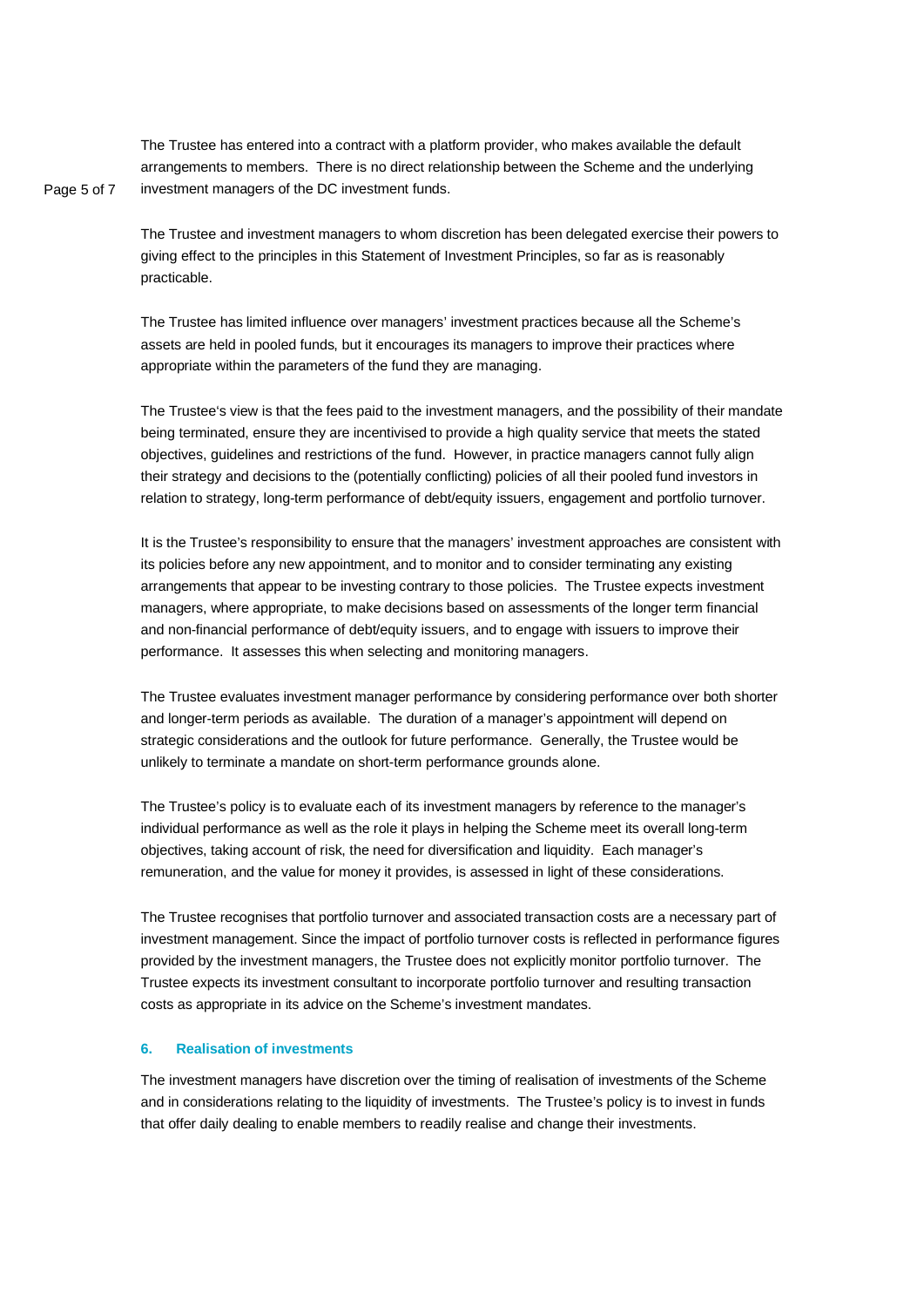### **7. Consideration of financially material and non-financial matters**

Page 6 of 7

The Trustee has considered how environmental, social, governance ("ESG") and ethical factors (including but not limited to climate change) should be taken into account in the selection, retention and realisation of investments, given the time horizon of the Scheme and its members.

The Trustee expects its investment managers to take account of financially material considerations (including climate change and other ESG considerations) within the parameters of the mandates they are set. The Trustee seeks to appoint managers that have appropriate skills and processes to do this, and from time to time reviews how its managers are taking account of these issues in practice.

The Trustee has limited influence over managers' investment practices where assets are held in pooled funds, but it encourages its managers to improve their practices where appropriate.

The Trustee does not take into account any non-financial matters (ie matters relating to the ethical and other views of members and beneficiaries, rather than considerations of financial risk and return) in the selection, retention and realisation of investments. The Trustee recognises that some members may wish for ethical matters to be taken into account in their investments and therefore has made available the L&G Ethical Global Equity Fund as an investment option to members.

#### **8. Stewardship**

The Trustee believes that good stewardship practices, including monitoring and engaging with investee companies, and exercising voting rights attaching to investments, protect and enhance the long-term value of investments. The Trustee has delegated to its investment managers the exercise of rights attaching to investments, including voting rights, and engagement with issuers of debt and equity and other relevant persons about relevant matters such as performance, strategy, risks and ESG considerations.

The Trustee does not monitor or engage directly with issuers or other holders of debt or equity. It expects the investment managers to exercise ownership rights and undertake monitoring and engagement in line with the managers' general policies on stewardship, as provided to the Trustee from time to time, taking in to account the long-term financial interests of the beneficiaries. The Trustee expects the managers to communicate their policies on stewardship from time to time, and provide the Trustee with reporting on the results of their engagement and voting activities regularly and at least once a year.

The Trustee seeks to appoint managers that have strong stewardship policies and processes, reflecting where relevant the recommendations of the UK Stewardship Code issued by the Financial Reporting Council, and from time to time the Trustee reviews how these are implemented in practice.

## **9. Further information**

More information on the full options available to members with DC funds is available in the DC SIP.

#### **Signed on behalf of Airbus UK Pension Trustee**